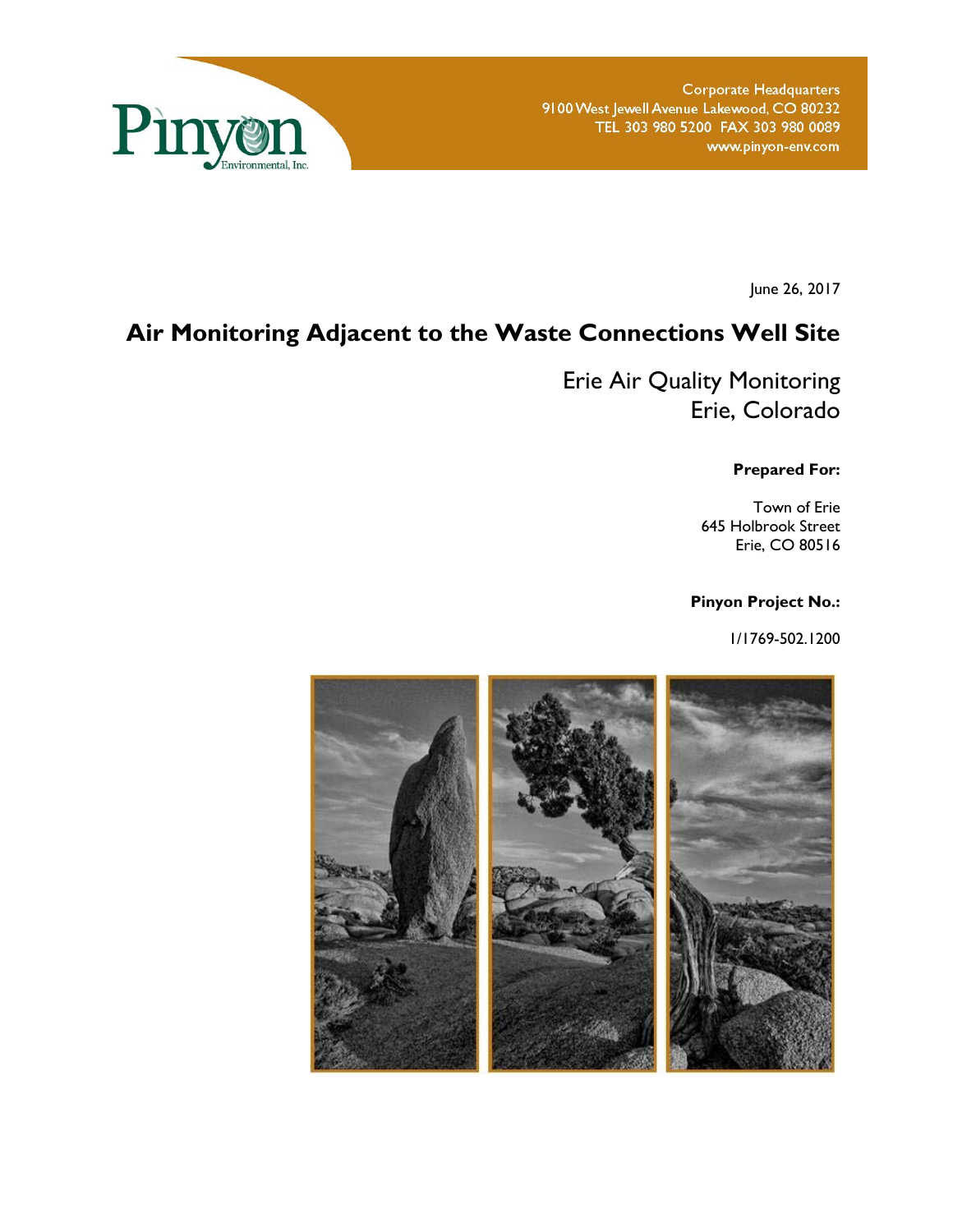

June 26, 2017

# **Air Monitoring Adjacent to the Waste Connections Well Site**

# Erie Air Quality Monitoring Erie, Colorado

**Prepared For:** 

Town of Erie 645 Holbrook Street Erie, CO 80516

**Pinyon Project No.:** 

1/1769-502.1200

 **Prepared by:** 

Jako Je Wat

Sabrina M. Williams Air Quality Specialist

**Reviewed by:** 

 $\overline{\phantom{a}}$ 

Lauren E. Evans President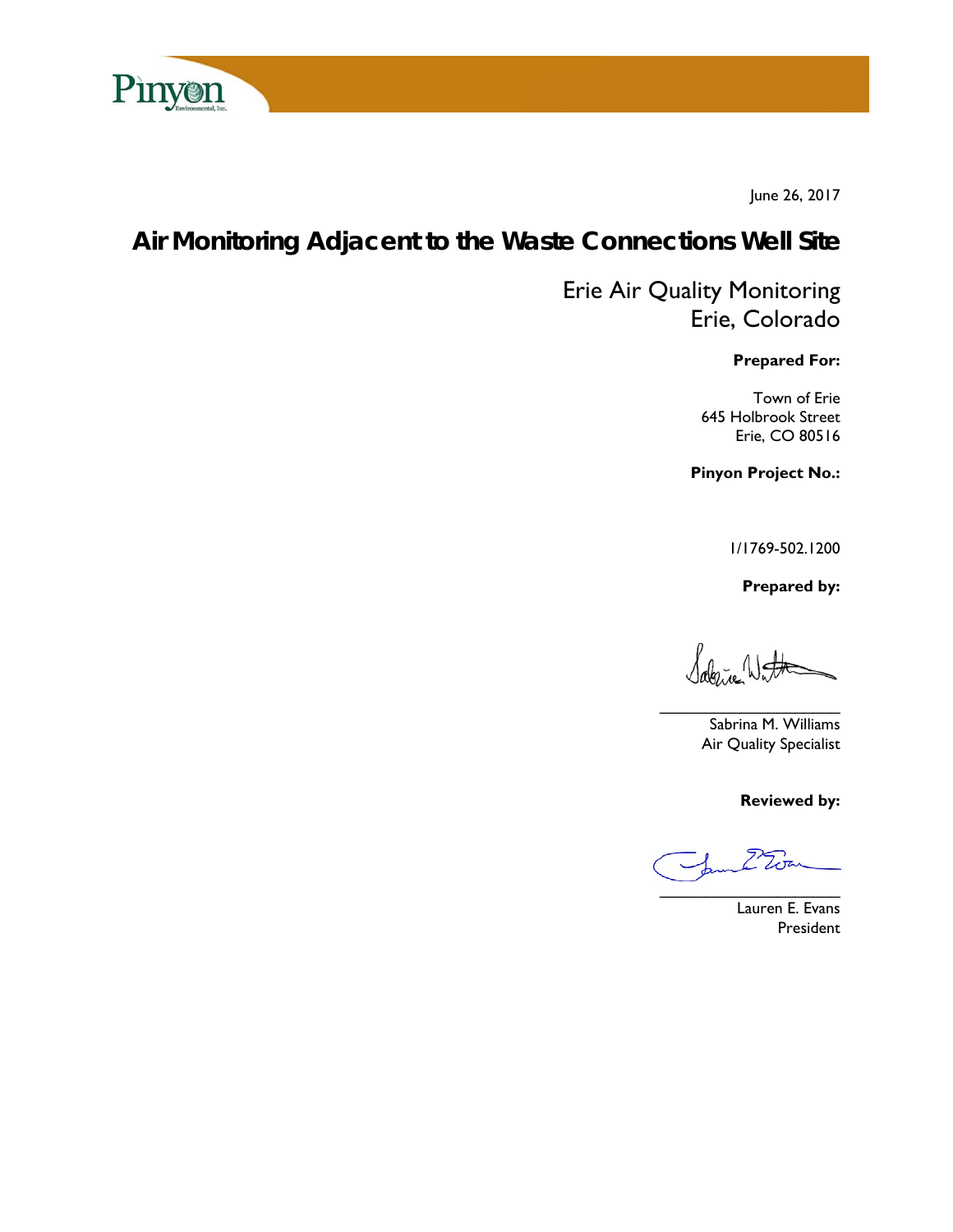

# **Table of Contents**

|  | 2.1 |  |  |
|--|-----|--|--|
|  | 2.2 |  |  |
|  | 2.3 |  |  |
|  | 2.4 |  |  |
|  |     |  |  |
|  |     |  |  |
|  |     |  |  |
|  |     |  |  |
|  |     |  |  |

#### Error! Reference source not found.

# **Tables**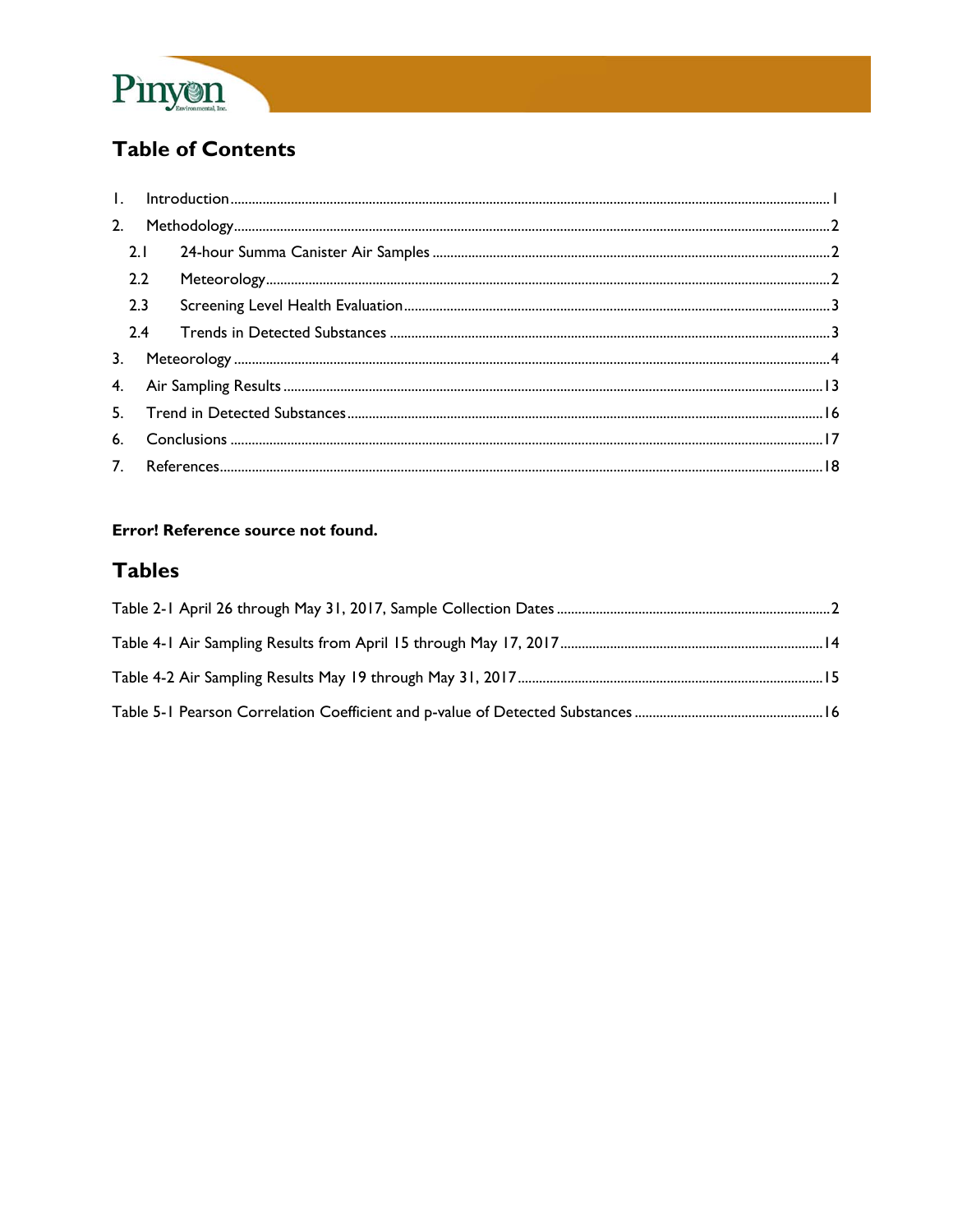

## **1. Introduction**

The Town of Erie (Town) has contracted with Pinyon Environmental, Inc. (Pinyon), to perform air quality monitoring near the Crestone Peak Resources (Crestone) Waste Connections well site. Pinyon captured 24 hour air samples every five days at the residential sampling location (Sampling Site 2), located to the west of Vista Parkway from April 26 through May 31, 2017. Sampling Site 2 is located approximately 1,250 feet to the southwest of the Waste Connections well site. This location was selected by the Town to evaluate the level of potential exposure that may be experienced by the residents located in closest proximity to the well site. A health screening evaluation of the concentrations of compounds detected in these samples was conducted to identify baseline exposures for citizens in the area. Crestone began drilling operations on April 25, 2017, and has continued activities at the well site throughout this reporting period.

A summary of the data follows:

- Twenty-four of the 67 substances analyzed were detected.
- All substances detected were at concentrations well below levels at which health symptoms are expected to occur.
- Based on the sampling data, there is a very low potential for short- or long-term health effects due to these exposures.
- These conclusions are based on nine samples collected for a short period of time. The samples may not have captured all the substances or amounts of substances in the air during times when residents are experiencing exposures.

These conclusions are based on limited sampling, conducted during a limited investigation. Concentrations of constituents can be highly variable, and detections may be dependent on a variety of environmental conditions (e.g., date, operations, wind bearings, actual emissions from operations). This sampling may therefore not be representative of, or account for, all variables that could be present during all phases of oil and gas operations within the Town.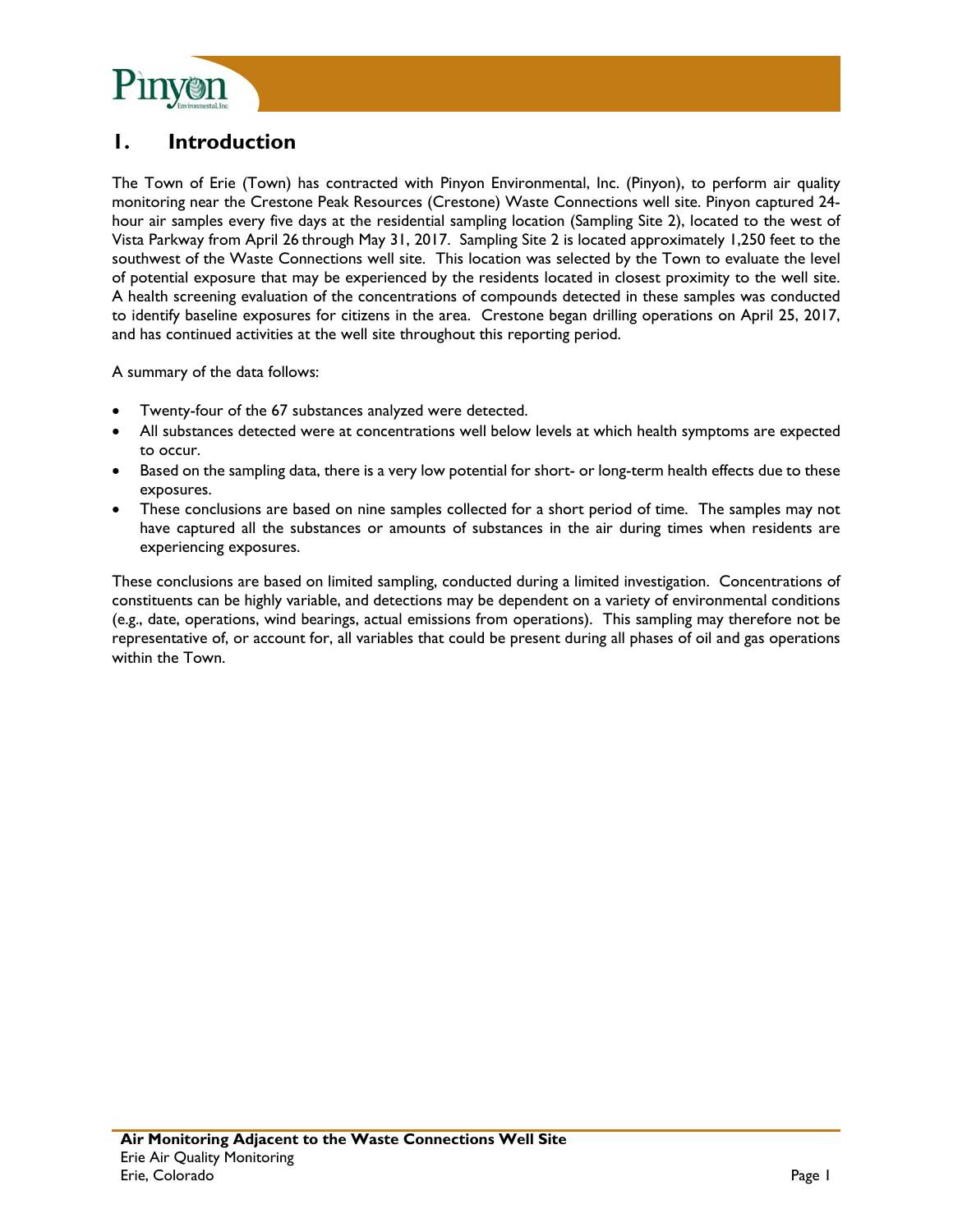

# **2. Methodology**

### **2.1 24-hour Summa Canister Air Samples**

Pinyon utilized 6-liter Summa canisters to collect the air quality samples. A Summa canister is a spherical stainless steel container that has had the internal surfaces specially passivated using a "Summa" process. The canister is prepared for sampling by evacuating the contents to a vacuum of approximately 29.9 inches of mercury (in Hg). Opening the stainless-steel bellows valve allows the air sample to enter the canister. A 24 hour flow controller was utilized to restrict the flow and allow for collection at the desired flow rate over a period of 24 hours. After a 24-hour sample collection period, the valves were closed and Pinyon returned the canisters to the laboratory for analysis. Summa canister analysis was conducted by ESC Lab Sciences in accordance with EPA method TO-15 (EPA, 1999). EPA method TO-15 (TO-15) is appropriate for use when sampling a subset of 67 Volatile Organic Compounds (VOCs) which constitute the target analyte list. Typical situations involve ambient air testing associated with the potential exposures from emission sources, including oil and gas operations. In this case sampling and analysis of VOCs was performed to evaluate the potential exposures of dispersing source emissions in the surrounding area. Pinyon collected a 24-hour sample on a one in every five-day sampling schedule. In addition to the five-day sampling schedule, Pinyon collected a sample on May 19, 2017, based on an odor complaint in the vicinity of the well site, for a total of nine samples. Table 2- 1 shows the sample collection dates.

| <b>Sample Start Date</b> | <b>Sample Start Time</b> | Sample End Date | <b>Sample End Time</b> |
|--------------------------|--------------------------|-----------------|------------------------|
| 4/26/2017                | 6:20 PM                  | 4/27/2017       | 6:15 PM                |
| 5/1/2017                 | 3:20 PM                  | 5/2/2017        | 3:20 PM                |
| 5/7/2017                 | 4:00 PM                  | 5/8/2017        | 4:00 PM                |
| 5/12/2017                | 4:20 PM                  | 5/13/2017       | $4:15$ PM              |
| 5/17/2017                | $3:15$ PM                | 5/18/2017       | $3:15$ PM              |
| 5/19/2017                | 4:10 PM                  | 5/20/2017       | $4:05$ PM              |
| 5/23/2017                | 3:30 PM                  | 5/24/2017       | 3:20 PM                |
| 5/28/2017                | 4:35 PM                  | 5/29/2017       | 4:30 PM                |
| 5/31/2017                | $2:15$ PM                | 6/1/2017        | $2:15$ PM              |

| Table 2-1 April 26 through May 31, 2017, Sample Collection Dates |  |  |  |  |
|------------------------------------------------------------------|--|--|--|--|
|                                                                  |  |  |  |  |

### **2.2 Meteorology**

Meteorological data is collected by the National Weather Service (NWS) at the Erie Municipal Airport in 20 minute intervals. The NWS data coinciding with the sampling periods were used to evaluate prevailing wind speed and wind direction during collection. Using the NWS data, a wind rose plot for each sampling location corresponding to the sampling period was generated by Pinyon. A wind rose plot is a graphical display of the frequency of wind direction and intensity of wind speed, and can be used to identify whether the sample was collected downwind of the well site, and how wind conditions during the sample collection period may affect sample results. A wind rose plots demonstrates the fraction of the observation period where wind speeds are greater than zero and does not illustrate to what extent calm winds are observed during the sampling period. Wind rose plots were used to evaluate the frequency at which Sample Site 2 was downwind of the well site and to assess whether periods of high winds were observed. Calm winds and low wind speeds are ideal for the collection of ambient air samples, as under this condition substances will not rapidly disperse from the sampling location. During periods of recorded high wind speeds or periods when the sampling location is not downwind of the well, site the sample may underestimate ambient concentrations under other meteorological conditions.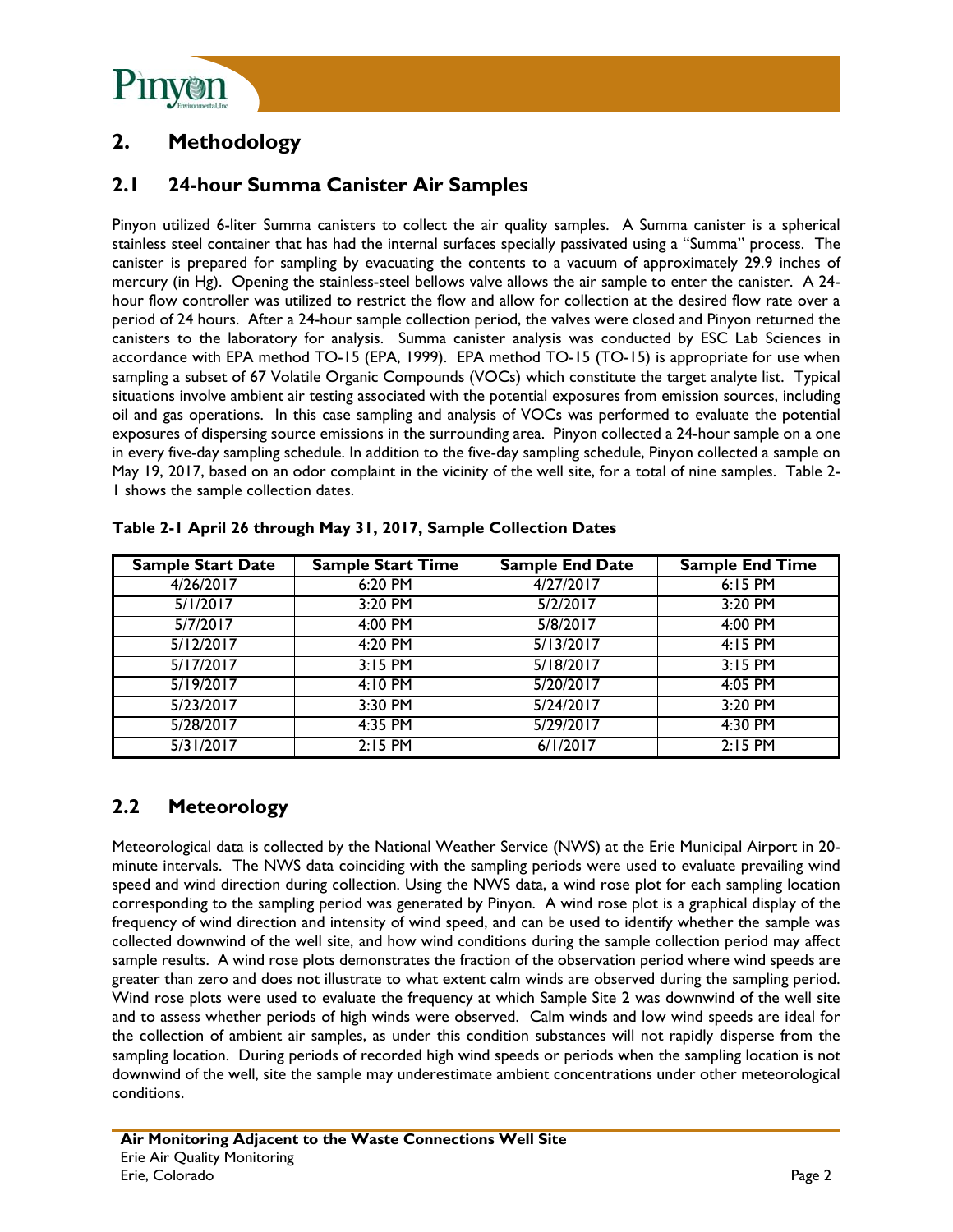

### **2.3 Screening Level Health Evaluation**

A screening level health evaluation was performed by comparing the concentrations of detectable substances in the air sample with short-term and long-term health limit levels established by federal and state agencies for each detected substance. The health limit levels represent the concentrations at or below which no appreciable health effects are likely to occur to individuals (including sensitive individuals) for a certain exposure period. Concentrations at or below this level can be considered a "safe" level of exposure. The sampling completed for this investigation represent a "snapshot" of the air concentrations in the area during the time of collection, and may not be representative of the potential exposures over a longer period. A generally accepted method for conducting this type of health evaluation is to conduct a two-step screening process:

- 1. Compare the results of the short-term sample with long-term health screening levels.
	- If the substance result is below the long-term health screening level, it is very unlikely that short-term exposure will result in short or long-term negative health consequences. A short-term exposure is considered exposure of 24 hours a day, for up to one year, to that pollutant.
	- If the sample result is above the long-term health screening level, then move on the step two. A longterm exposure is considered a minimum of one year of exposure.
- 2. Compare the results of the short-term sample (substance identified in step one) with short-term health screening levels.
	- If the sample result is below the short-term health screening level, it is unlikely that short-term exposure to this substance will result in negative health consequences.

Pinyon utilized health screening levels established by the following agencies in the evaluation:

- Environmental Protection Administration Integrated Risk Information System (IRIS)
- ATSDR MRL (US Agency for Toxic Substances and Disease Registry Minimal Risk Level)
- TCEQ AMCV (Texas Commission on Environmental Quality Air Monitoring Comparison Values)

#### **2.4 Trends in Detected Substances**

If a substance was detected above the reporting detection limit (RDL) in one or more samples, Pinyon performed statistical analysis of the data to evaluate trends in concentrations over time. If the substance was not detected by the lab on a specific sampling date, for the statistical analysis Pinyon used a concentration of one-half of the RDL in the graphical display. This approach is supported by the Environmental Protection Agency (EPA) for risk assessments and recognizes that values between the RDL and zero could be present, and that the average value could be as high as half of the RDL (EPA, 1991). Pinyon calculated the Pearson correlation coefficient (R-value) for each detected substance and then determined the p-value to assess whether the trend was statistically significant. The R-value is a statistical variable that is commonly utilized to assess trends in concentrations over time (Davis, 2002). To assess the level of confidence in the calculated Rvalue, a p-value is calculated. The p-value is based on the magnitude of the R-value and the total number of samples collected in the sampling periods. A p-value of less than or equal to 0.05 means that there is a 95% confidence level that the trend is statistically significant.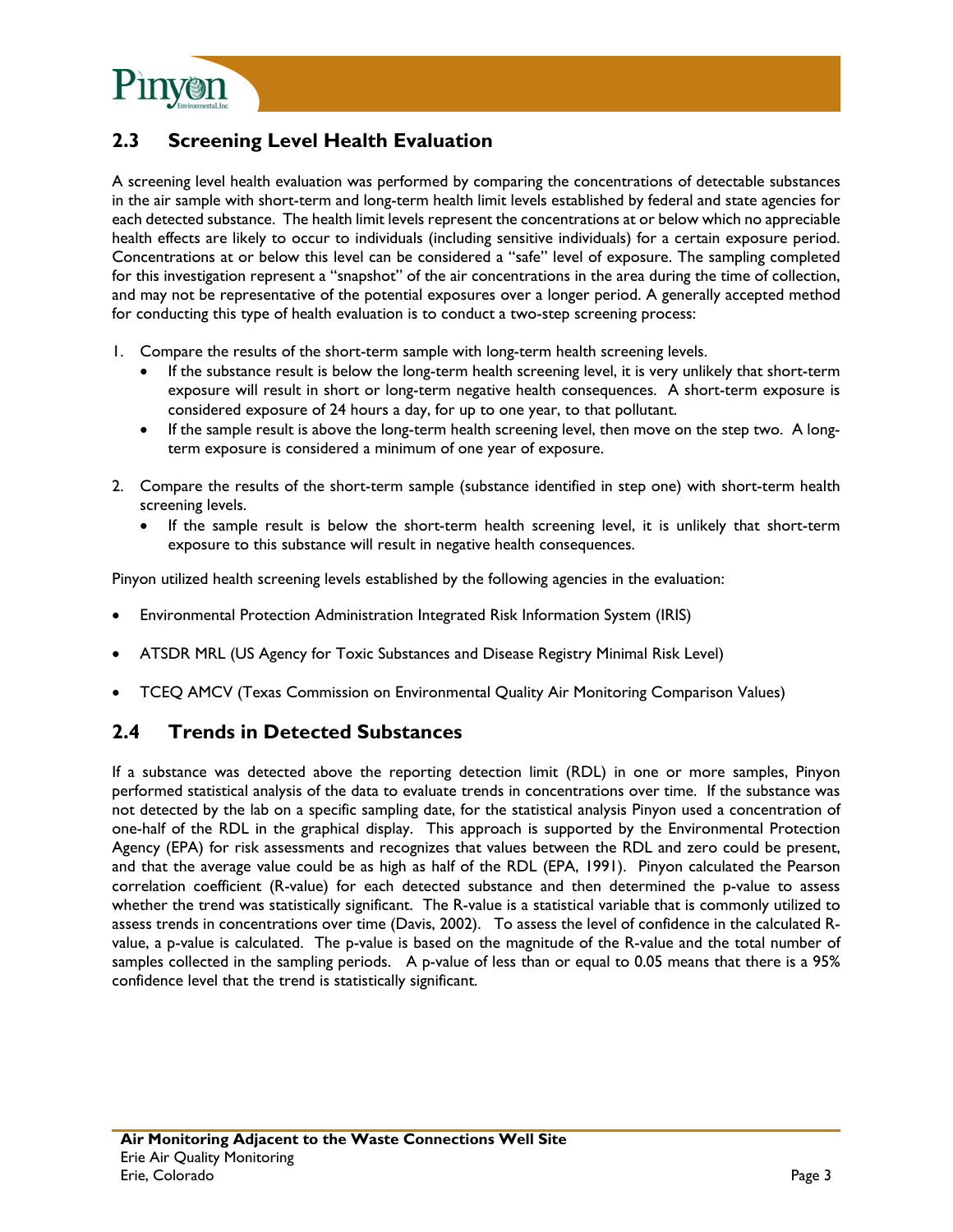

## **3. Meteorology**

Figures 3-1 through 3-9 show the wind roses corresponding to the TO-15 sample collection periods as measured in 20-minute intervals from the Erie Municipal Airport.



**Figure 3-1 Wind Rose for April 26, 2017, at 6:20 PM though April 27, 2017, at 6:15 PM** 

Weather conditions observed during the April 26 through April 27, 2017, sample collection period were often windy with wind speeds varying from 0 to 23 miles per hour (mph). The prevailing wind direction was to the north. During these periods the sampling location was not downwind of the well site; however, calm winds were recorded for 30.6% of the sampling period. Therefore, the sample collected from April 26 through April 27, 2017, is likely to be adequate in representing ambient conditions at Sample Site 2.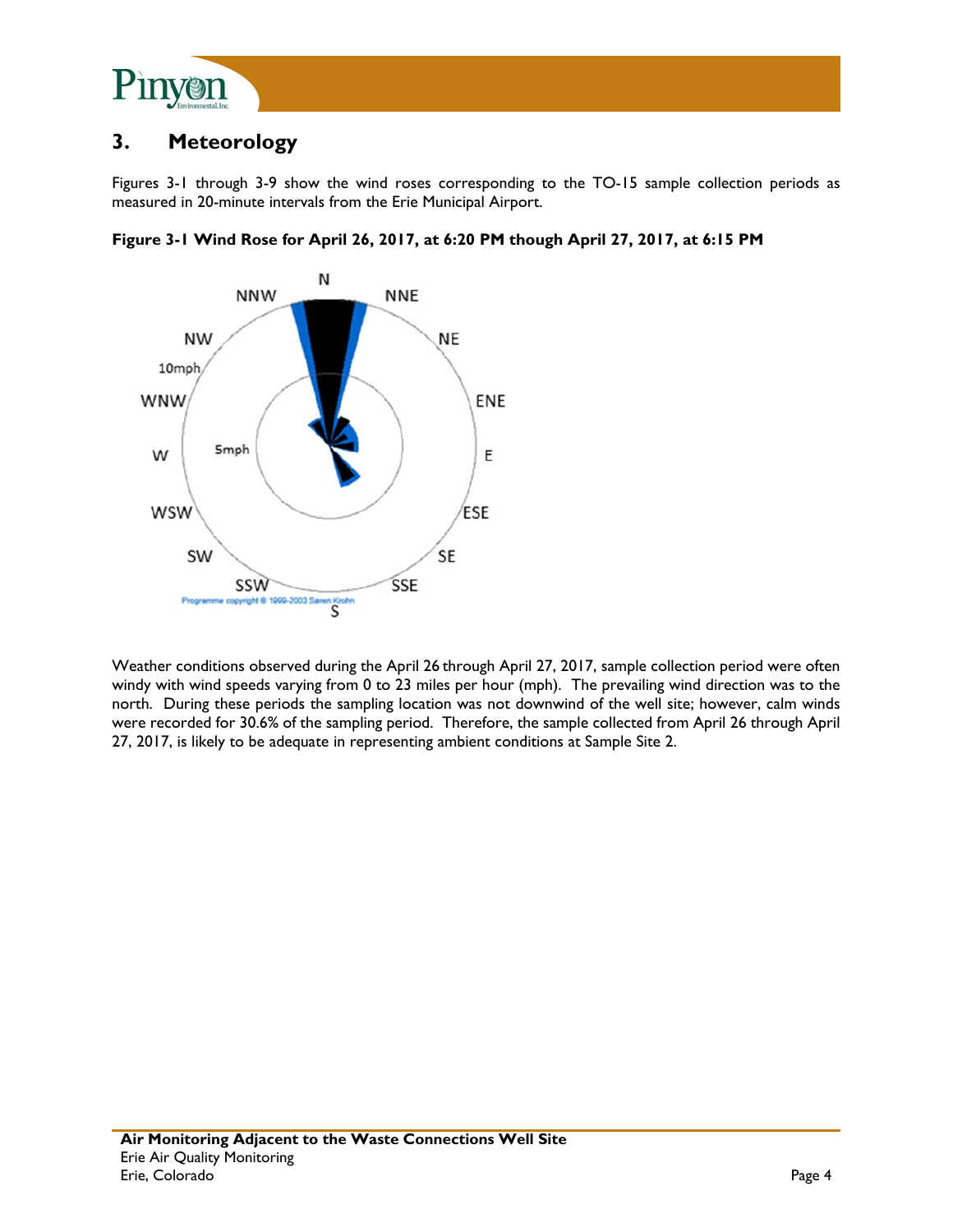





Weather conditions observed during the May 2 through May 3, 2017, sample collection period were often windy with wind speeds varying from 0 to 20.7 mph. The prevailing wind directions were to the north, north northeast and northeast , and placed the sampling location upwind of the well site. Calm winds were recorded for 17.0% of the sampling period. Due a prevailing wind direction upwind of the sampling location, the sample collected from May 2 through May 3, 2017, may underestimate ambient concentrations under other meteorological conditions.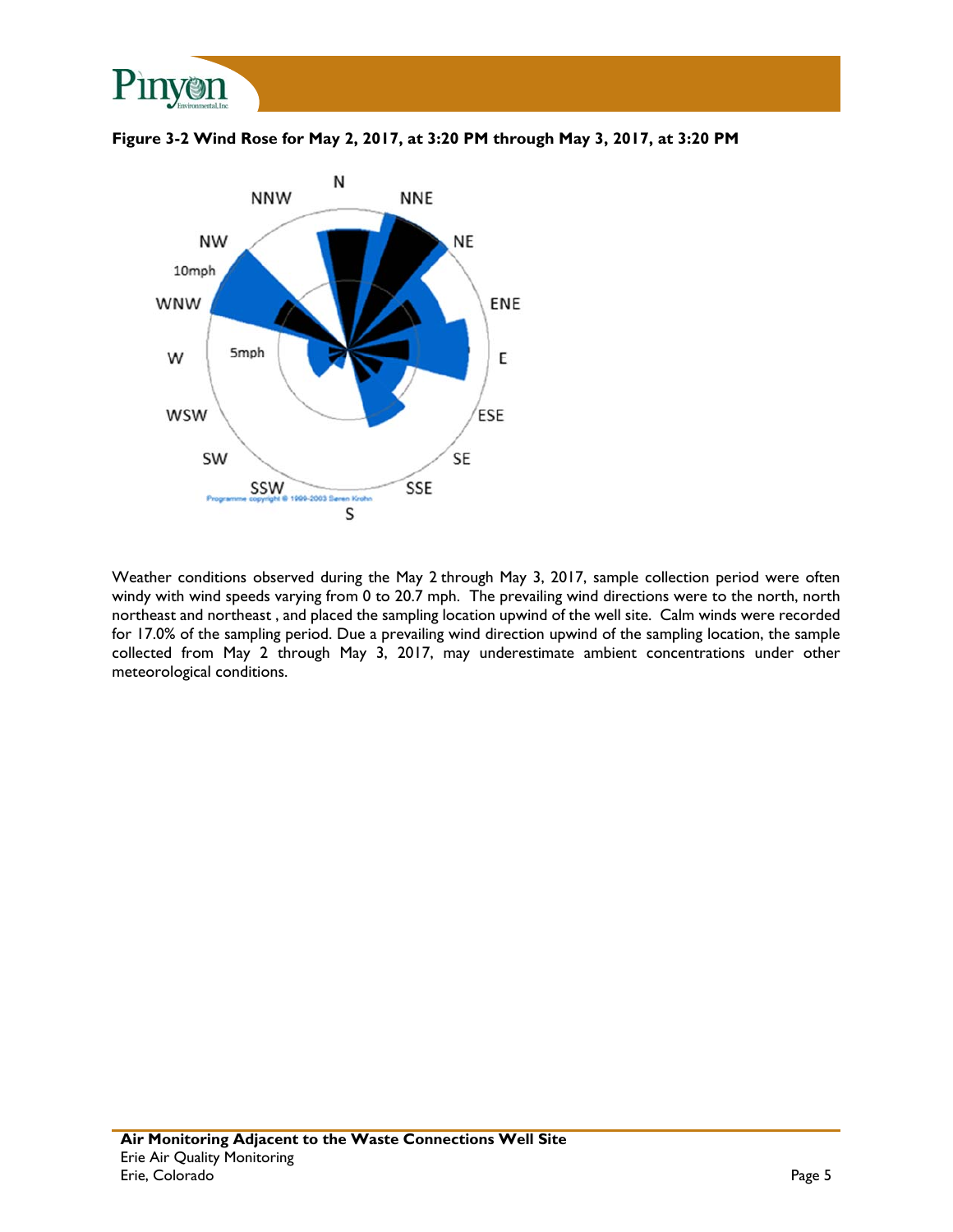

**Figure 3-3 Wind Rose for May 7, 2017, at 4:00 PM through May 8, 2017, at 4:00 PM** 



Weather conditions observed during the May 7 through May 8, 2017, sample collection period had a low average wind speed of 3.5 mph with occasional gusts up to 18 mph. The prevailing wind directions were to the north and northeast, which did not place the sampling location downwind of the well site. Calm winds were recorded for 14.0% of the sampling period. Although the sampling location was generally not downwind of the well site, during the majority of the sample collection period wind speeds were low, which is a favorable sampling condition. Therefore, the sample collected from May 7 through May 8, 2017, is likely to be adequate in representing of ambient conditions.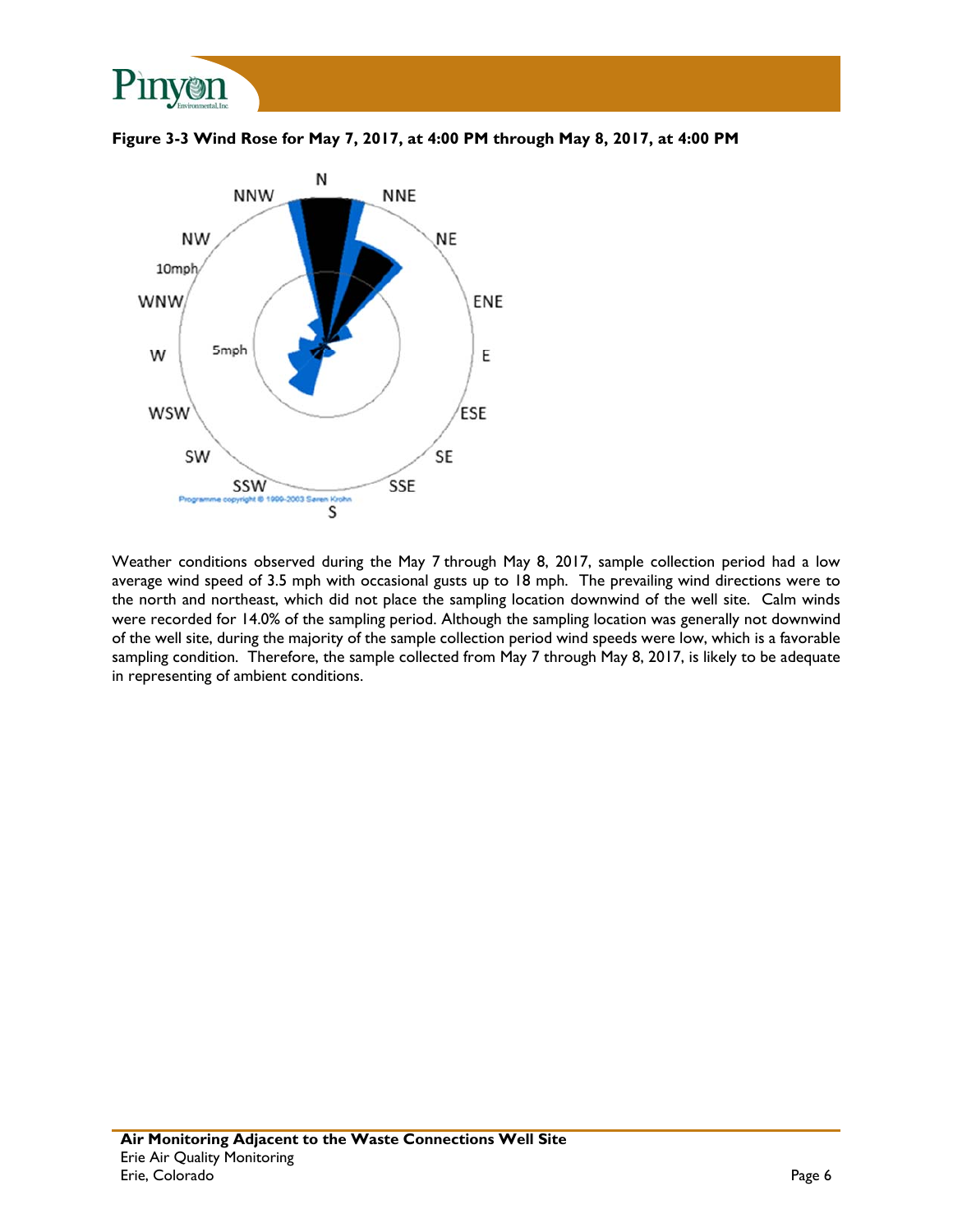

**Figure 3-4 Wind Rose for May 12, 2017, at 4:20 PM through May 13, 2017, at 4:15 PM** 



Weather conditions observed during the May 12 through May 13, 2017, sample collection period had a low average wind speed of 4.6 mph with occasional gusts up to 15 mph. The prevailing wind directions were to the south, south southeast and southeast, that did not place sampling location downwind of the well site. Calm winds were recorded for 29.6% of the sampling period. The sample collected on from May 12 through May 13, 2017, is likely to be representative of ambient conditions due to a high frequency of calm winds and low wind speeds.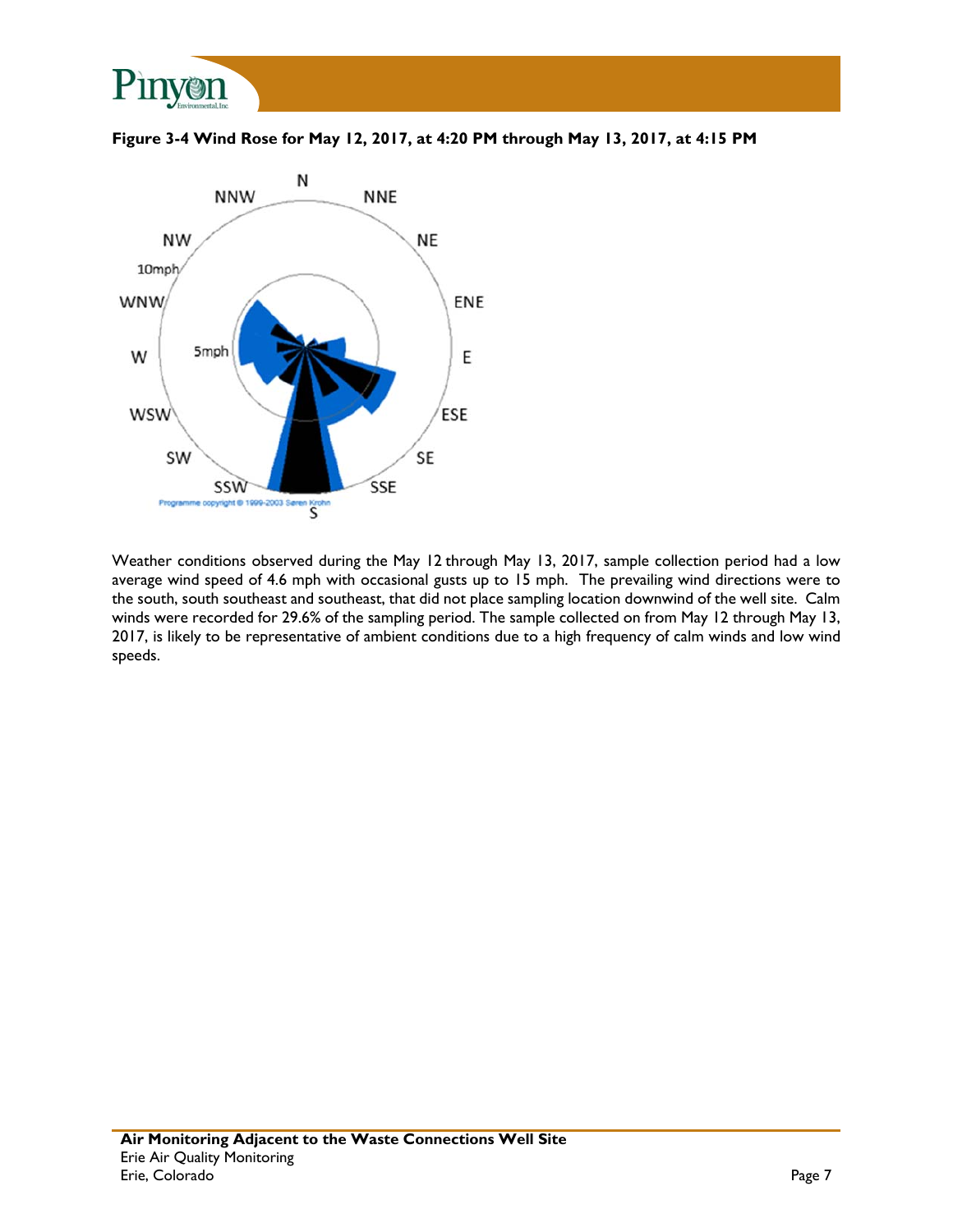

**Figure 3-5 Wind Rose for May 17, 2017, at 3:15 PM through May 18, 2017, at 3:15 PM** 



Weather conditions observed during the May 17 through May 18, 2017, sample collection period were windy with speeds varying from 4.6 to 24.2 mph and no periods of calm winds. The prevailing wind direction was to the north, which did not place the sampling location downwind of the well site. Prolonged periods of high winds with a can cause substances to rapidly disperse from the sampling location. Due to high winds and a prevailing wind direction upwind of the sampling location, the sample collected from May 17 through May 18, 2017, may underestimate ambient concentrations under other meteorological conditions.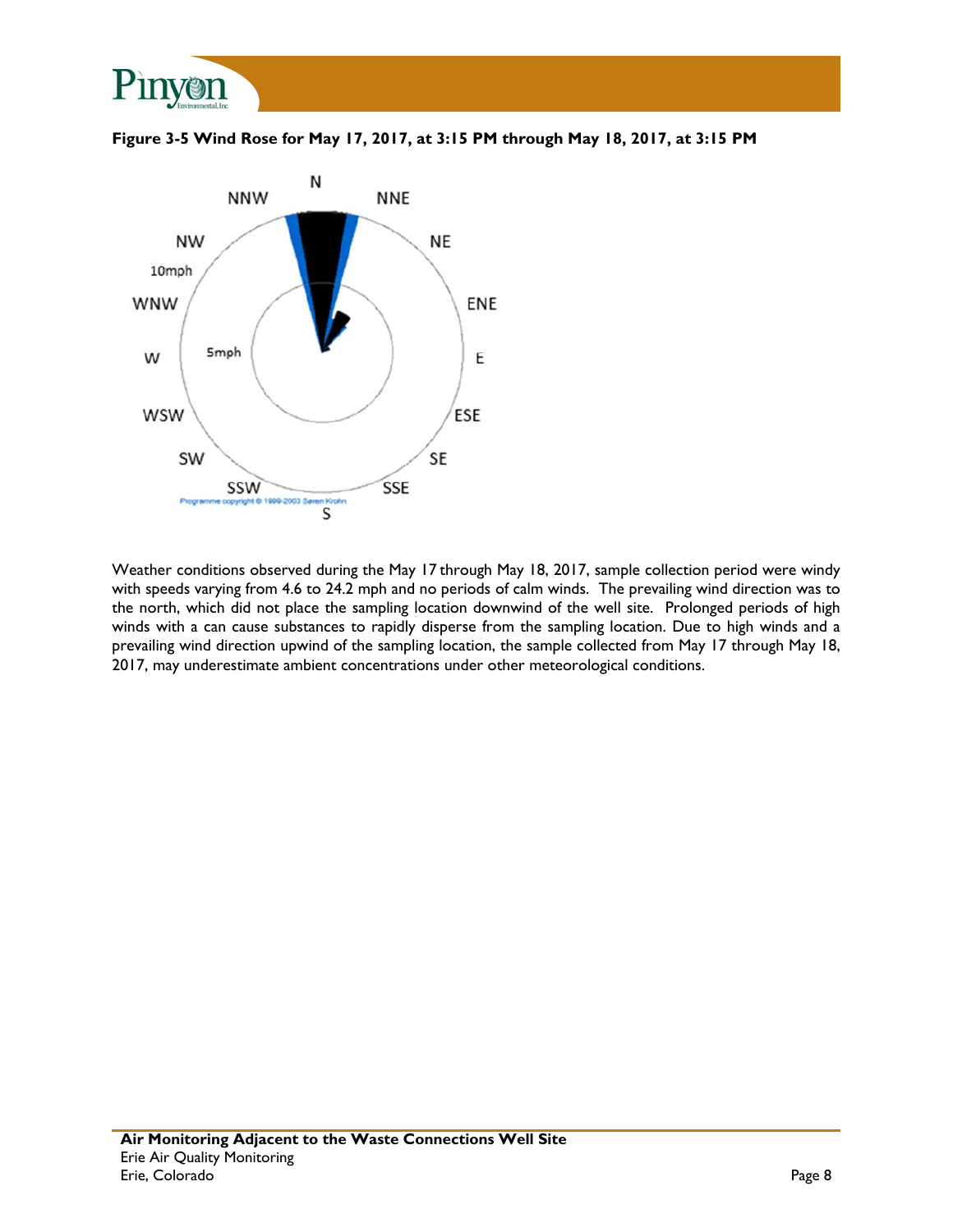

**Figure 3-6 Wind Rose for May 19, 2017, at 4:10 PM through May 20, 2017, at 4:05 PM** 



Weather conditions observed during the May 19 through May 20, 2017, sample collection period had a low average wind speed of 3.5 mph with occasional gusts up to 12.7 mph. The prevailing wind directions were to the north, and placed the sampling location upwind of the well site. Calm winds were recorded for 45.8% of the sampling period. Therefore, the sample collected from May 19 through May 20, 2017, is likely to be representative of ambient conditions.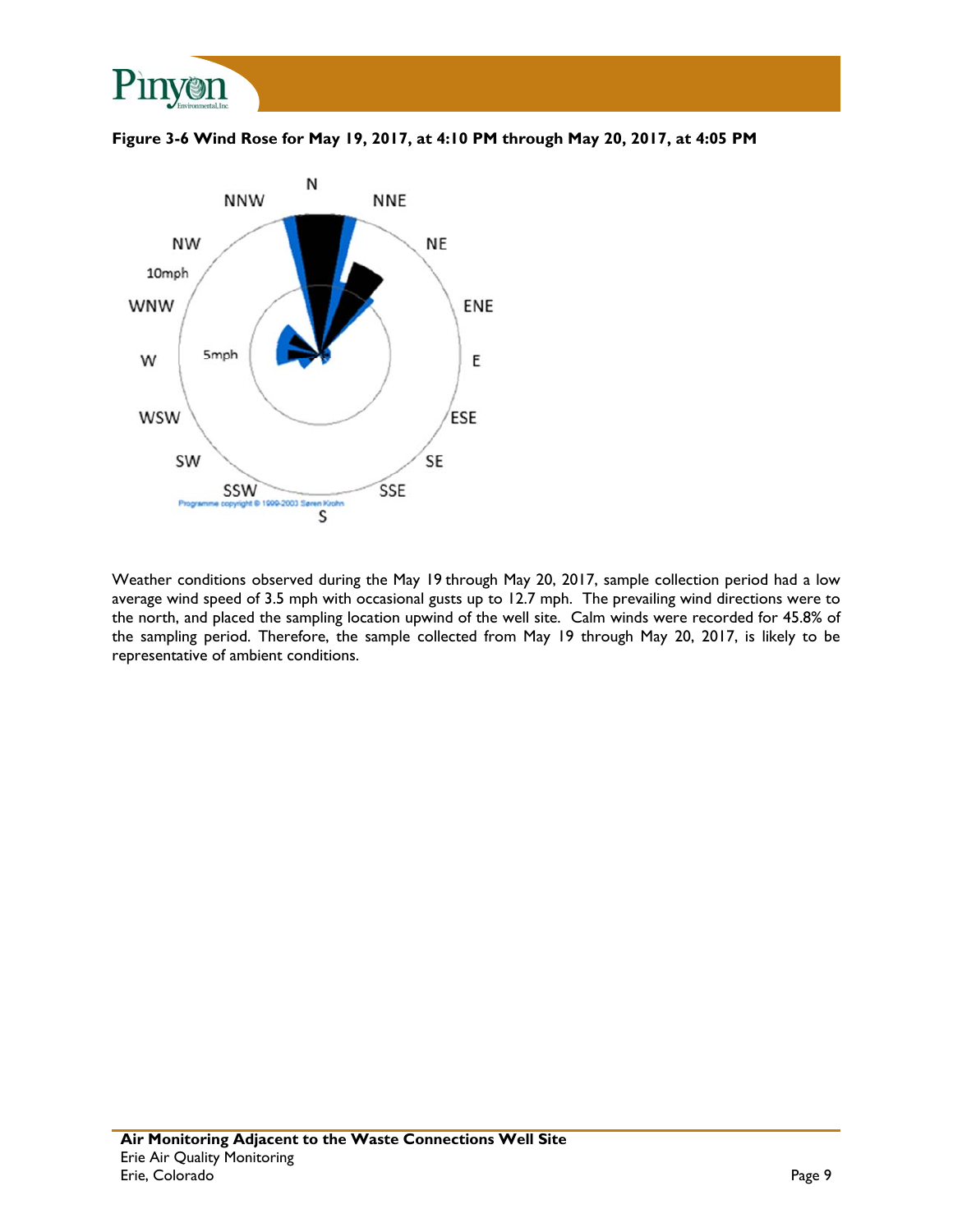





Weather conditions observed during the May 23 through May 24, 2017, sample collection period had a low average wind speed of 4.8 mph with occasional gusts up to 13.8 mph. The prevailing wind directions were to the west and southwest that placed the sampling location downwind of the well site. Calm winds were recorded for 47.2% of the sampling period. Therefore, the sample collected from May 23 through May 24, 2017, is likely to be representative of ambient conditions.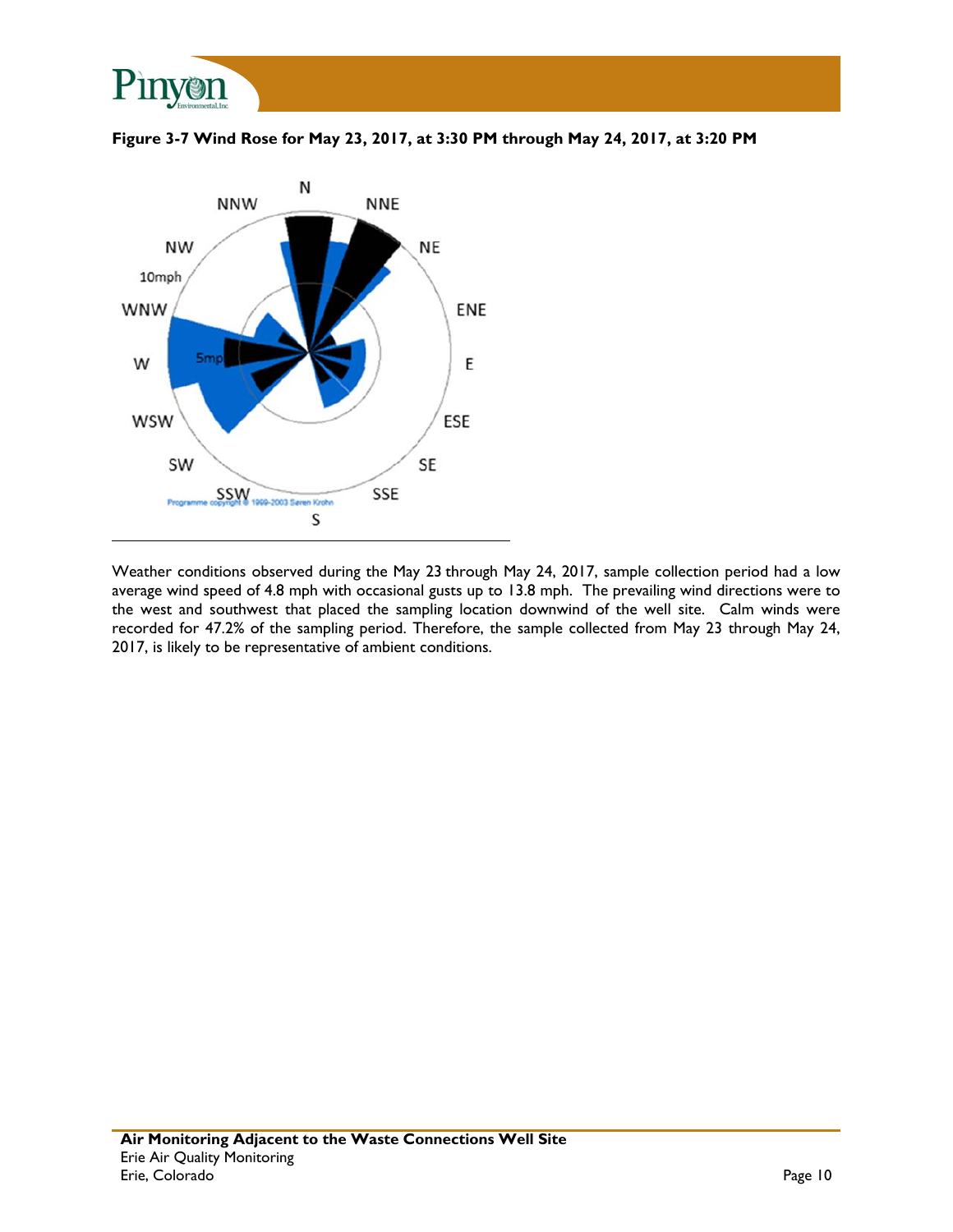





Weather conditions observed during the May 28 through May 29, 2017, sample collection period had a low average wind speed of 4.6 mph with occasional gusts up to 11.5 mph. The prevailing wind directions were to the west and west southwest, and placed the sampling location downwind of the well site. Calm winds were recorded for 42.1% of the sampling period. Therefore, the sample collected from May 28 through May 29, 2017, is likely to be representative of ambient conditions.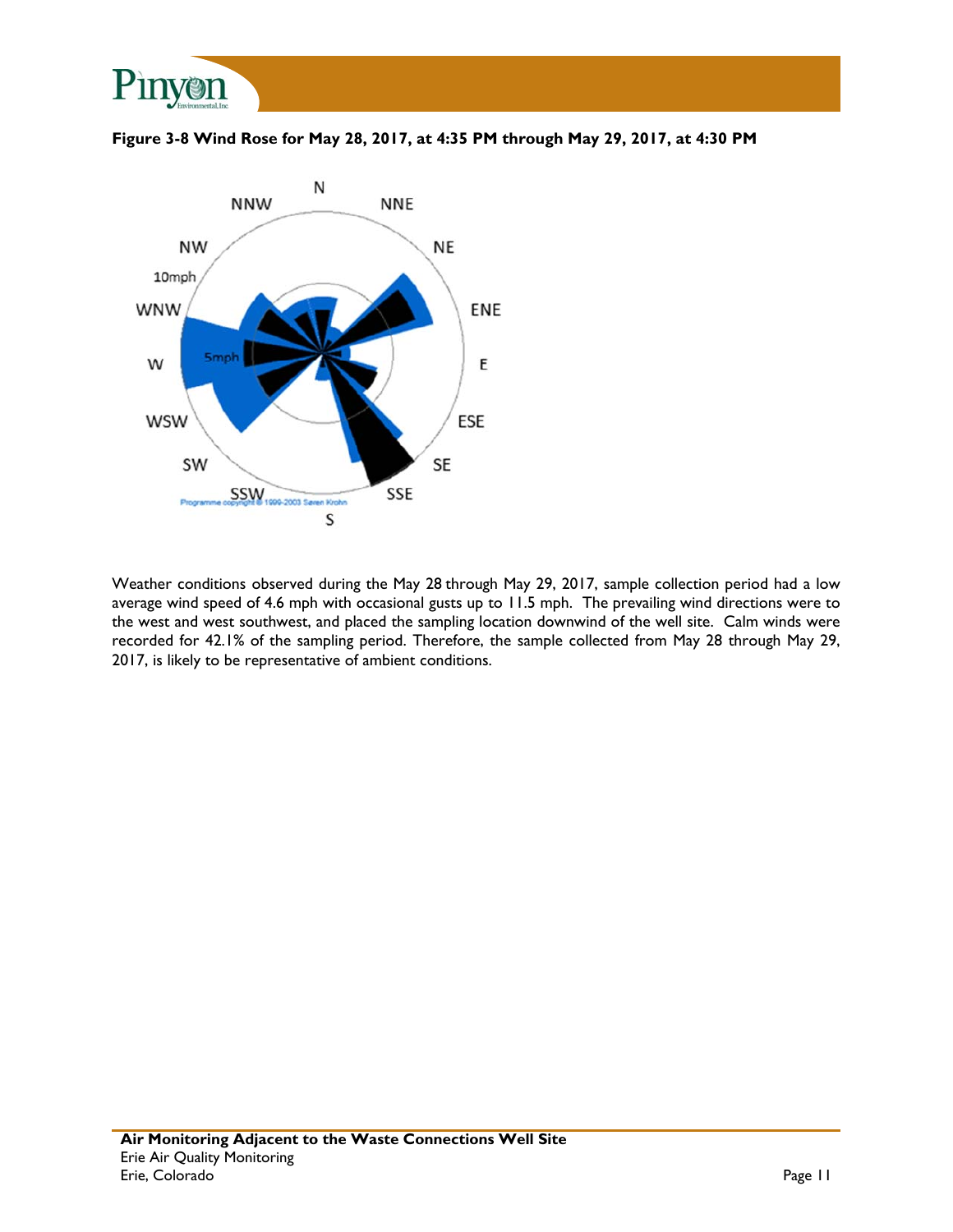





Weather conditions observed during the May 31 through June 1, 2017, sample collection period had a low average wind speed of 3.5 mph with occasional gusts up to 12.7 mph. The prevailing wind directions were to the southeast and south-southeast, which did not place the sampling location downwind of the well site. Calm winds were recorded for 50.8% of the sampling period. Therefore, the sample collected from May 31 through June 1, 2017, is likely to be representative of ambient conditions.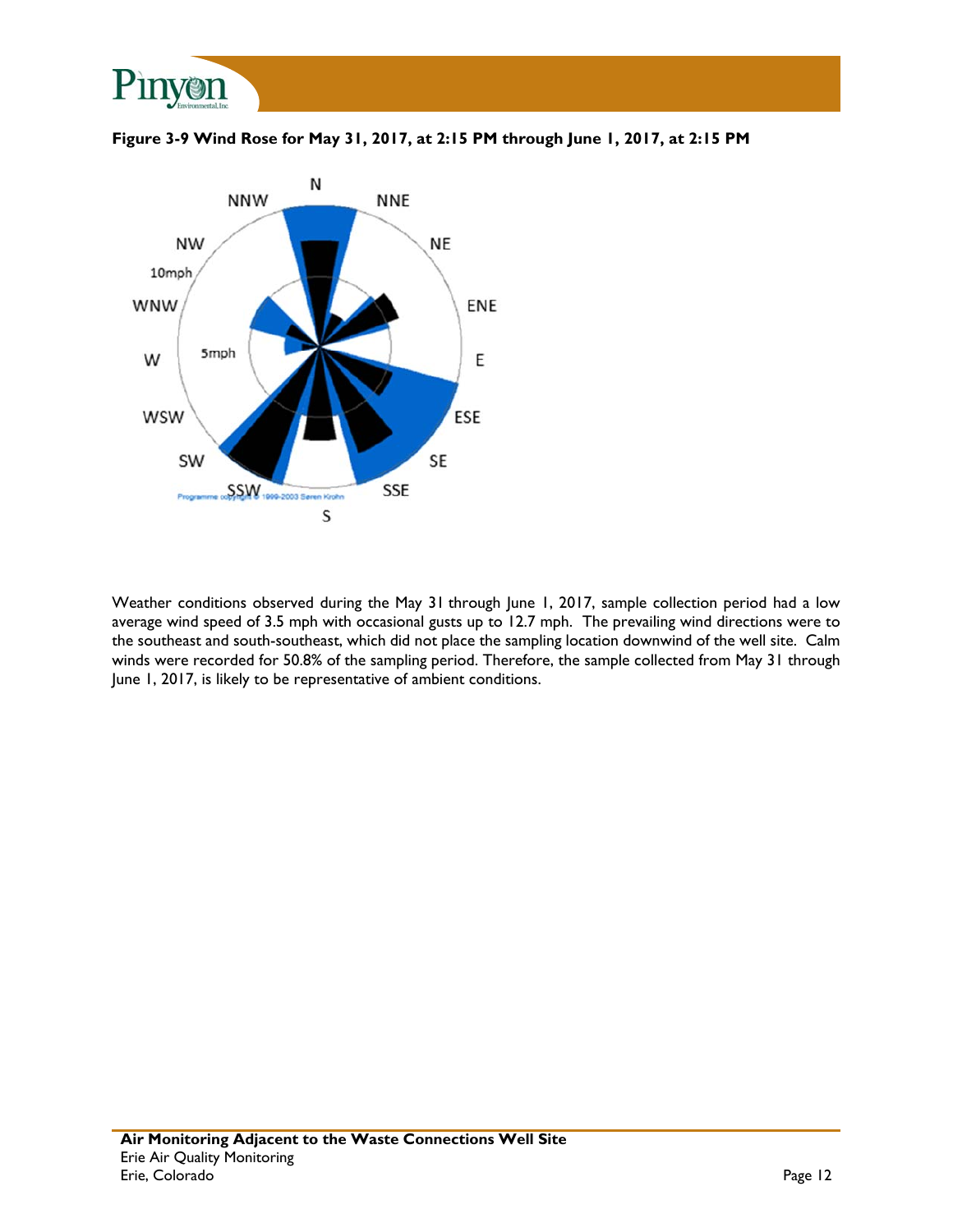

# **4. Air Sampling Results**

Twenty-four of the 67 compounds analyzed by the lab were detected in the nine air samples collected by Pinyon at the Waste Connection pad. Ethanol, Propene and 2-Propanol were not evaluated in the health assessment since they are of very low health risk and, therefore, do not have health screening levels. The concentrations of all detected substances were below short and long-term health screening levels (Tables 4-1 and 4-2), with the exception of tetrachloroethylene, which was detected at a concentration of 11.9 parts per billion (ppb) on April 26, 2017. This concentration exceeded the long-term health screening level of 10 ppb. As described in Section 2.3, Pinyon then compared the detected value of 11.9 ppb to the short-term health screening level of 1,000 ppb, and concluded that it is unlikely that a short-term exposure to this substance will result in negative health consequences. Tetrachloroethylene was not detected during any of the sample collection periods after April 26, 2017, which indicated that this level of exposure was an isolated event, and that this compound does not pose a long-term health risk.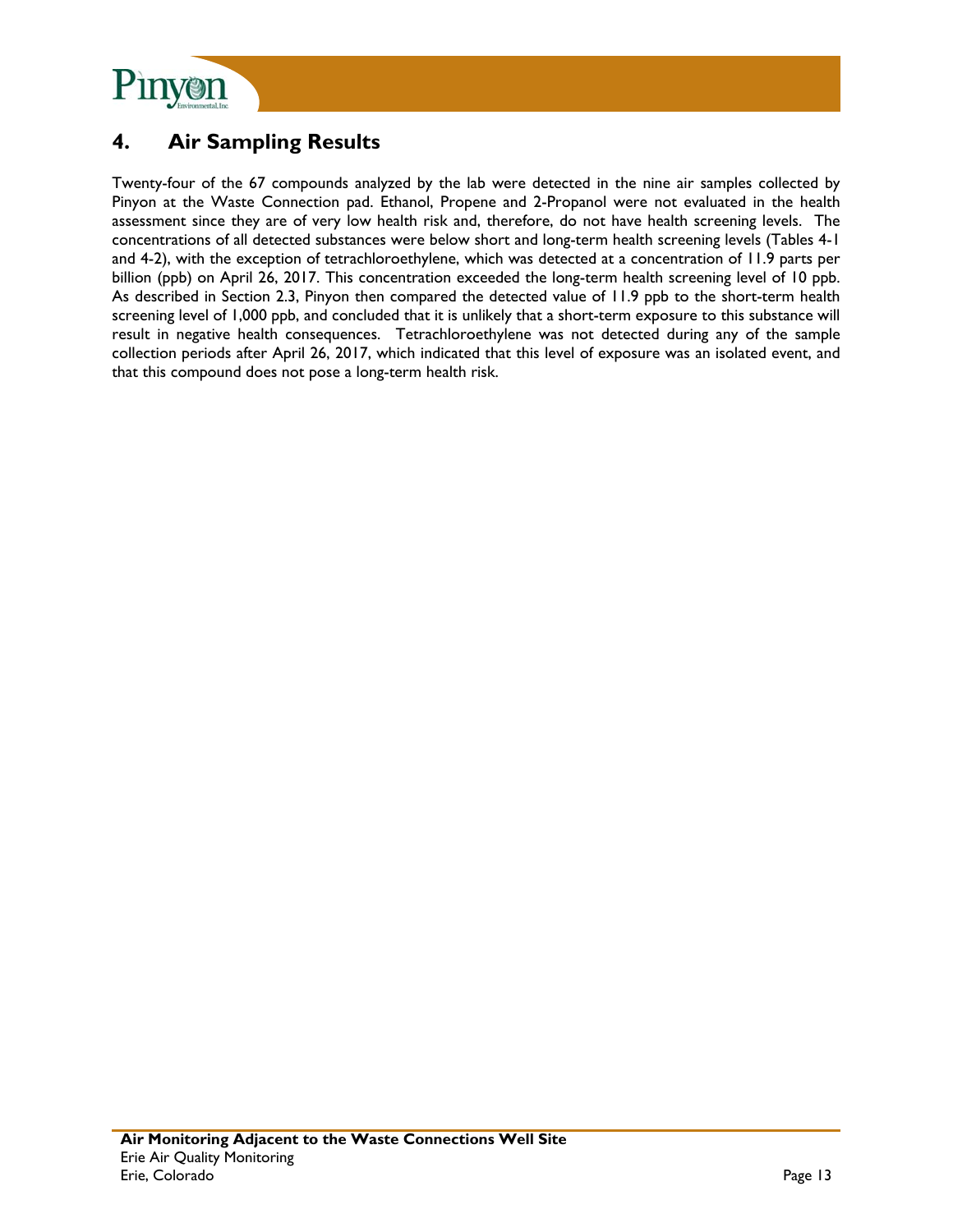

#### **Table 4-1 Air Sampling Results from April 15 through May 17, 2017**

|                         | <b>Sample Concentration (ppb)</b> |                   |                 |                 |                 |                   |                  | <b>Health Screening</b><br>Level (ppb) |                      |
|-------------------------|-----------------------------------|-------------------|-----------------|-----------------|-----------------|-------------------|------------------|----------------------------------------|----------------------|
| Analyte                 |                                   |                   |                 |                 |                 |                   | <b>Short</b>     | Long                                   |                      |
|                         | 4/15/2017                         | 4/21/2017         | 4/26/2017       | 5/1/2017        | 5/7/2017        | 5/12/2017         | 5/17/2017        | Term                                   | <b>Term</b>          |
| Acetone                 | 6.01                              | 1.44              | 2.07            | 2.31            | 4.25            | 8.90              | 3.19             | $26,000^{\text{A}}$                    | $13,000^{\circ}$     |
| Benzene                 | $\overline{ND}$                   | $\overline{ND}$   | <b>ND</b>       | $\overline{ND}$ | $\overline{ND}$ | $\overline{ND}$   | $\overline{ND}$  | 9,000 <sup>1</sup>                     | 9 <sup>1</sup>       |
| Carbon disulfide        | <b>ND</b>                         | <b>ND</b>         | <b>ND</b>       | <b>ND</b>       | <b>ND</b>       | 9.11              | <b>ND</b>        | <b>220</b>                             | 300 <sup>A</sup>     |
| Chloromethane           | 0.589                             | 0.490             | 0.554           | 0.630           | 0.687           | 0.464             | 0.547            | 200 <sup>A</sup>                       | 50 <sup>A</sup>      |
| Cyclohexane             | $\overline{ND}$                   | $\overline{ND}$   | $\overline{ND}$ | $\overline{ND}$ | $\overline{ND}$ | $\overline{ND}$   | $\overline{ND}$  | 1,000 <sup>1</sup>                     | 1,743                |
| cis-1,2-Dichloroethane  | <b>ND</b>                         | <b>ND</b>         | 0.236           | <b>ND</b>       | <b>ND</b>       | <b>ND</b>         | <b>ND</b>        | $40^{\top}$                            |                      |
| l,4-Dioxane             | $\overline{ND}$                   | $\overline{ND}$   | $\overline{ND}$ | $\overline{ND}$ | $\overline{ND}$ | 0.440             | $\overline{ND}$  | 2000 <sup>A</sup>                      | 20 <sup>A</sup>      |
| Ethanol                 | 2.60                              | $\overline{1.04}$ | 1.97            | 3.84            | 7.60            | 6.35              | $\overline{4.1}$ | $\overline{NA}$                        | <b>NA</b>            |
| Ethylbenzene            | <b>ND</b>                         | $\overline{ND}$   | <b>ND</b>       | <b>ND</b>       | $\overline{ND}$ | $\overline{ND}$   | $\overline{ND}$  | 33,000 <sup>1</sup>                    | 2301                 |
| 4-Ethyltoluene          | $\overline{ND}$                   | ND                | $\overline{ND}$ | $\overline{ND}$ | ND              | ND                | 0.513            | 250 <sup>T</sup>                       | 25 <sup>T</sup>      |
| Trichlorofluoromethane  | 0.270                             | 0.227             | 0.272           | 0.260           | 0.254           | 2.38              | 0.226            | $10,000$ <sup>T</sup>                  | $1,000^{T}$          |
| Dichlorodifluoromethane | 0.387                             | 0.283             | 0.404           | 0.418           | 0.324           | 0.403             | 0.334            | $10,000^\top$                          | $1{,}000^\intercal$  |
| n-Hexane                | 0.351                             | ND                | 0.515           | 0.289           | 0.540           | 0.266             | 0.228            | 1,800 <sup>1</sup>                     | 198                  |
| Methylene Chloride      | $\overline{ND}$                   | <b>ND</b>         | <b>ND</b>       | $\overline{ND}$ | $\overline{ND}$ | $\overline{ND}$   | $\overline{ND}$  | 600 <sup>A</sup>                       | 100 <sup>T</sup>     |
| 2-Butanone (MEK)        | <b>ND</b>                         | $\overline{ND}$   | <b>ND</b>       | <b>ND</b>       | <b>ND</b>       | $\overline{.68}$  | $\overline{ND}$  | $200,000^{\circ}$                      | 200,000 <sup>A</sup> |
| 2-Propanol              | <b>ND</b>                         | <b>ND</b>         | <b>ND</b>       | <b>ND</b>       | <b>ND</b>       | $\overline{1.44}$ | <b>ND</b>        | <b>NA</b>                              | <b>NA</b>            |
| Propene                 | $\overline{ND}$                   | <b>ND</b>         | <b>ND</b>       | 1.38            | <b>ND</b>       | <b>ND</b>         | <b>ND</b>        | <b>NA</b>                              | <b>NA</b>            |
| Tetrachloroethylene     | 0.406                             | <b>ND</b>         | 11.9            | <b>ND</b>       | <b>ND</b>       | <b>ND</b>         | <b>ND</b>        | ⊺000, ا                                | 10 <sup>T</sup>      |
| Tetrahydrofuran         | $\overline{ND}$                   | $\overline{ND}$   | 0.265           | $\overline{ND}$ | $\overline{ND}$ | 0.396             | $\overline{ND}$  | 680                                    | 680 <sup>1</sup>     |
| Toluene                 | 1.55                              | <b>ND</b>         | 0.237           | 0.511           | <b>ND</b>       | 0.335             | 0.532            | $2,000^{\text{A}}$                     | 1,327 <sup>1</sup>   |
| Trichloroethylene       | $\overline{ND}$                   | <b>ND</b>         | 0.412           | <b>ND</b>       | <b>ND</b>       | $\overline{ND}$   | $\overline{ND}$  | $1,000^{T}$                            | $10^{T}$             |
| 1,2,4-Trimethylbenzene  | $\overline{ND}$                   | $\overline{ND}$   | <b>ND</b>       | <b>ND</b>       | $\overline{ND}$ | $\overline{ND}$   | 0.530            | 250 <sup>T</sup>                       | 25 <sup>T</sup>      |
| m&p-Xylene              | <b>ND</b>                         | <b>ND</b>         | <b>ND</b>       | <b>ND</b>       | <b>ND</b>       | <b>ND</b>         | 0.969            | $2,000^{\circ}$                        | 23 <sup>1</sup>      |
| o-Xylene                | $\overline{ND}$                   | $\overline{ND}$   | <b>ND</b>       | <b>ND</b>       | $\overline{ND}$ | $\overline{ND}$   | 0.440            | 2,000 <sup>A</sup>                     | 23 <sup>1</sup>      |

1 IRIS (Environmental Protection Agency Integrated Risk Information System), A ATDSR MRL (US Agency for Toxic Substances and Disease Registry Minimal Risk Level) T TCEQ AMCV (Texas Commission on Environmental Quality Air Monitoring Comparison Value)

NA no health value available

ND substance not detected

ppb parts per billion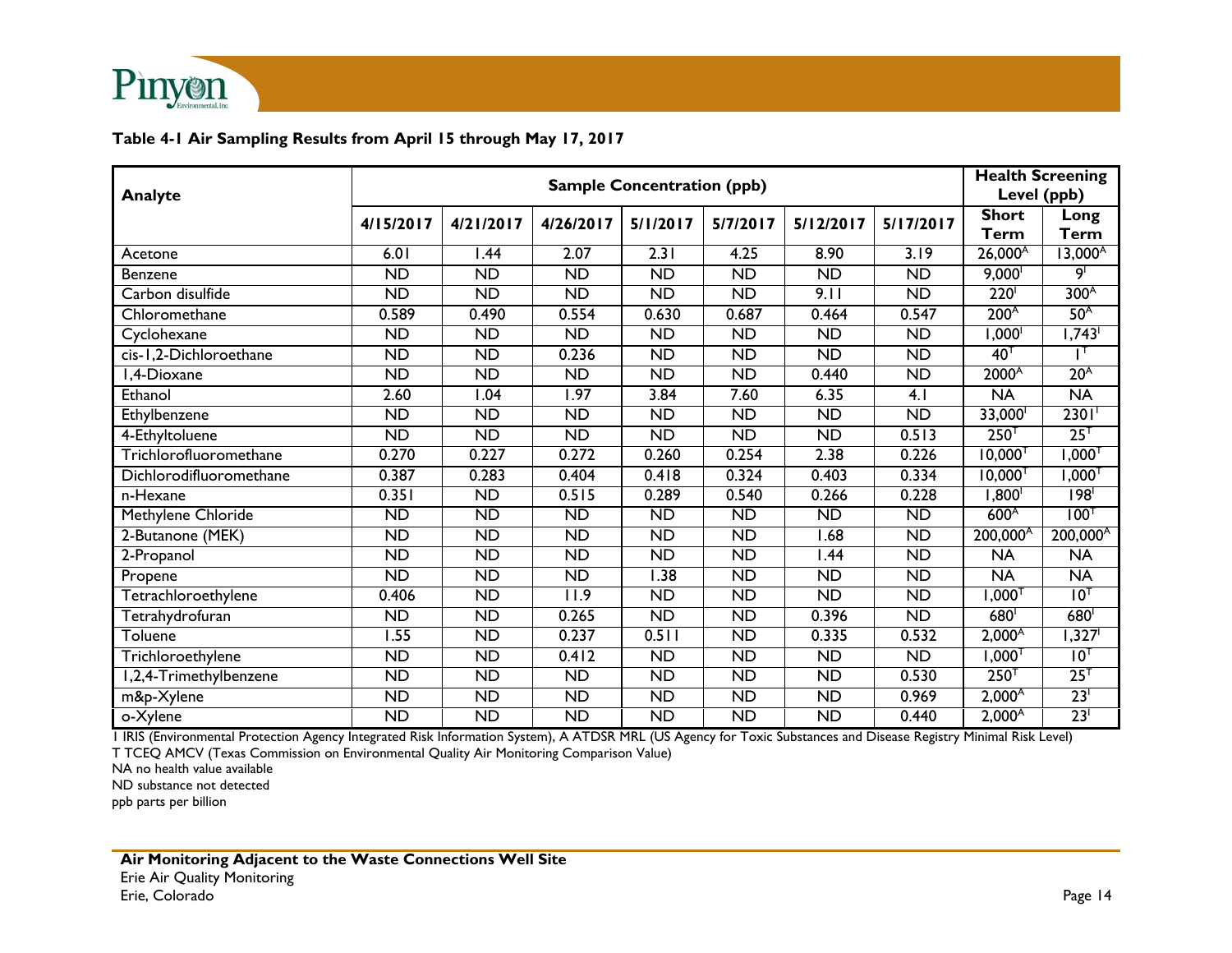

#### **Table 4-2 Air Sampling Results May 19 through May 31, 2017**

| Analyte                 |           | <b>Health Screening</b><br>Level (ppb) |                 |           |                       |                     |
|-------------------------|-----------|----------------------------------------|-----------------|-----------|-----------------------|---------------------|
|                         | 5/19/2017 | 5/23/2017                              | 5/28/2017       | 5/31/2017 | <b>Short</b><br>Term  | Long<br>Term        |
| Acetone                 | 2.20      | 3.62                                   | 2.45            | 3.74      | $26,000^{\circ}$      | $13,000^{\circ}$    |
| <b>Benzene</b>          | <b>ND</b> | <b>ND</b>                              | $\overline{ND}$ | 0.231     | 9,000                 | او                  |
| Chloromethane           | 0.427     | 0.485                                  | 0.437           | 0.623     | 200 <sup>A</sup>      | 50 <sup>A</sup>     |
| Cyclohexane             | <b>ND</b> | 0.599                                  | <b>ND</b>       | 0.330     | '000, ا               | 1,743               |
| cis-1,2-Dichloroethane  | <b>ND</b> | <b>ND</b>                              | 0.207           | <b>ND</b> | $40^{\text{T}}$       | Ρ                   |
| Ethanol                 | .25       | 8.18                                   | 4.29            | 4.41      | <b>NA</b>             | <b>NA</b>           |
| Trichlorofluoromethane  | 0.206     | 0.256                                  | 0.204           | 0.258     | $10,000$ <sup>1</sup> | $1,000^\intercal$   |
| Dichlorodifluoromethane | 0.259     | 0.300                                  | 0.369           | 0.341     | $10,000$ <sup>1</sup> | <sup>ד</sup> 000, ו |
| Heptane                 | <b>ND</b> | ND.                                    | <b>ND</b>       | 0.424     | 850                   | 85                  |
| n-Hexane                | 0.351     | 0.206                                  | 0.233           | I.O5      | ,800 <sup>1</sup>     | $\overline{198}$    |
| Methylene Chloride      | <b>ND</b> | 0.244                                  | ND              | 0.209     | 600 <sup>A</sup>      | $100^{\intercal}$   |
| 2-Propanol              | <b>ND</b> | 2.38                                   | <b>ND</b>       | <b>ND</b> | <b>NA</b>             | <b>NA</b>           |
| Propene                 | 0.893     | <b>ND</b>                              | <b>ND</b>       | <b>ND</b> | NA                    | <b>NA</b>           |
| Tetrahydrofuran         | <b>ND</b> | 1.05                                   | <b>ND</b>       | <b>ND</b> | 680                   | 680                 |
| Toluene                 | 0.361     | 0.929                                  | <b>ND</b>       | 0.430     | $2,000^{\circ}$       | 1,327 <sup>1</sup>  |

1 IRIS (Environmental Protection Agency Integrated Risk Information System)

A ATDSR MRL (US Agency for Toxic Substances and Disease Registry Minimal Risk Level)

T TCEQ AMCV (Texas Commission on Environmental Quality Air Monitoring Comparison Value)

NA no health value available

ND substance not detected

ppb parts per billion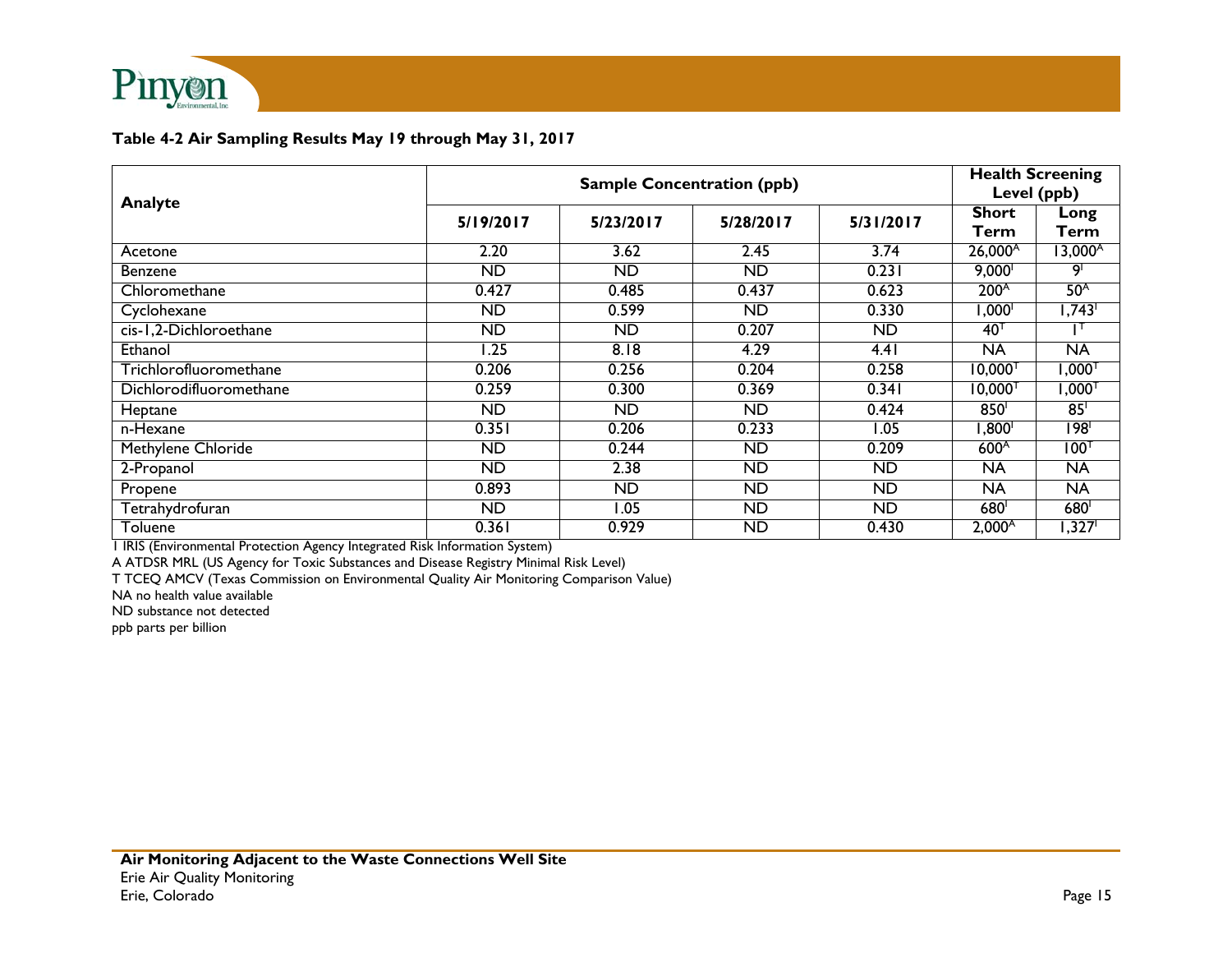

### **5. Trends in Detected Substances**

Pinyon calculated the R-value and p-value for all substances detected during the reporting period (Table 5-1). The p-value was greater than 0.05 for all substances, which indicates that any trends are not statistically significant during this reporting period. This reporting period constituted a relatively small sample size  $(n=1)$ , and it is possible that as additional samples are collected adjacent to the Waste Connections well site statistically significant trends in detected substances over time could be affirmed.

**Substance R-value p-value**  Acetone 0.03 0.93 Benzene 0.46 0.54 Carbon disulfide 0.04 0.91 Chloromethane 0.28 0.40 Cyclohexane 0.52 cis-1,2,-Dichloroethane 0.00 0.99 1,4-Dioxane 0.04 0.91 Ethanol 0.43 0.19 4-Ethyltoluene 0.15 0.95 Trichlorofluoromethane 0.44 0.66 Dichlorodifluoromethane 0.28 0.40 Heptane 0.46 0.15 n-Hexane 0.24 0.48 Methylene Chloride 0.53 0.09 2-Butanone (MEK) 0.04 0.91 2-Propanol 0.28 0.40 Propene 0.07 0.84 Tetrachloroethylene 0.32 0.34 Tetrahydrofuran 0.24 0.48  $\blacksquare$  Toluene 0.40  $\blacksquare$ Trichloroethylene 0.37 0.37 1,2,4-Trimethylbenzene 0.15 0.66 m&p-Xylene 0.15 0.66 o-Xylene 0.15 0.66

**Table 5-1 Pearson Correlation Coefficient and p-value of Detected Substances**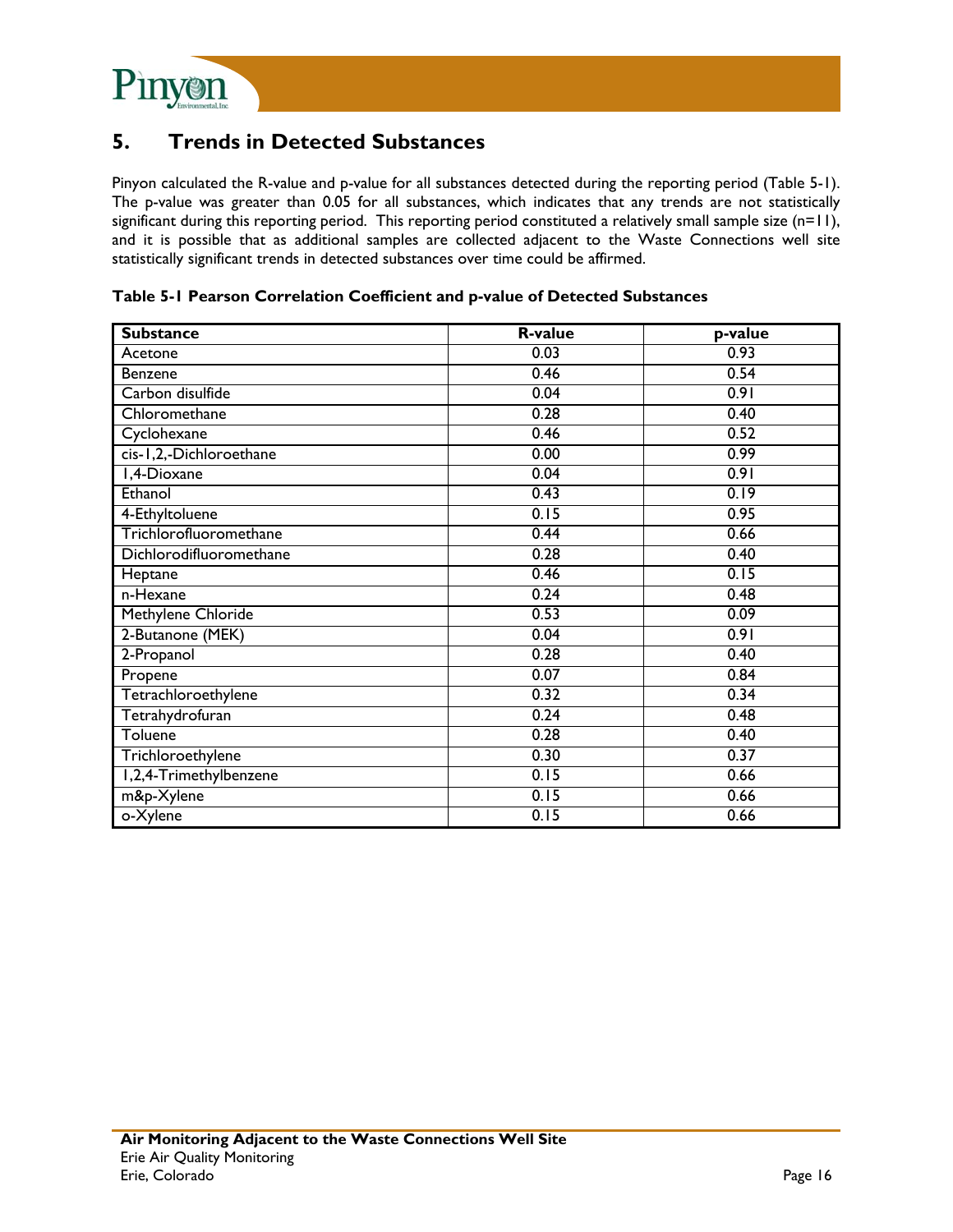

# **6. Conclusions**

Pinyon collected 24-hour air samples for five days adjacent to Crestone's Waste Connections well site from April 26, 2017, to May 31, 2017. In addition to the every five-day sampling schedule, Pinyon collected an additional sample on May 19, 2017, in response to an odor complaint. The air sample measurements collected reflect well drilling and completion activities at a unique well site in Erie, Colorado. The following limitations must be considered before definitive conclusions can be made:

- Samples collected for a short amount of time may not accurately represent continuous exposure or the ranges of potential exposures.
- These samples reflect exposures in that area for a period of time, and are not intended to identify the source of exposures. The substances identified in the sample could come from multiple sources.
- Samples collected during other phases of operations and different weather conditions may have very different results.
- The samples were only analyzed for a limited set of substances that could be present in the air.

Based on the results from the air sampling data collected at both well pads, it is unlikely that short-term exposures would result in negative health effects. Tetrachloroethylene was detected at a concentration of 11.9 ppb in the air sample collected on April 26, 2017, at the well site. This concentration exceeded the long-term health screening level of 10 ppb, but was below the short-term screening level of 1,000 ppb. This exceedance of the long-term health screening level occurred during a single air sample and was not replicated in the other samples collected at the respective well site. Therefore, it is unlikely that tetrachloroethylene is resulting in a negative health effect.

The air monitoring data provided in this report provides a general understanding of ambient concentrations of select pollutants adjacent to the well site during various phases of Crestone's activities. Based on meteorology data collected at the Erie Municipal Airport, the air sampling location is generally representative of ambient conditions. However, on select sampling days the sampling location was upwind of the well site or periods of high winds were recorded. Thus, the air samples collected during these periods may not represent concentrations that citizens would be exposed to at locations downwind of the well site, or may underrepresent maximum exposure levels.

These conclusions are based on limited sampling, conducted during a limited investigation. Concentrations of constituents can be highly variable, and detections may be dependent on a variety of environmental conditions (e.g., date, operations, wind bearings, actual emissions from operations). This sampling may, therefore, not be representative of, or account for all variables that could be present during oil and gas operations within Erie and should not be considered conclusive of future operations.